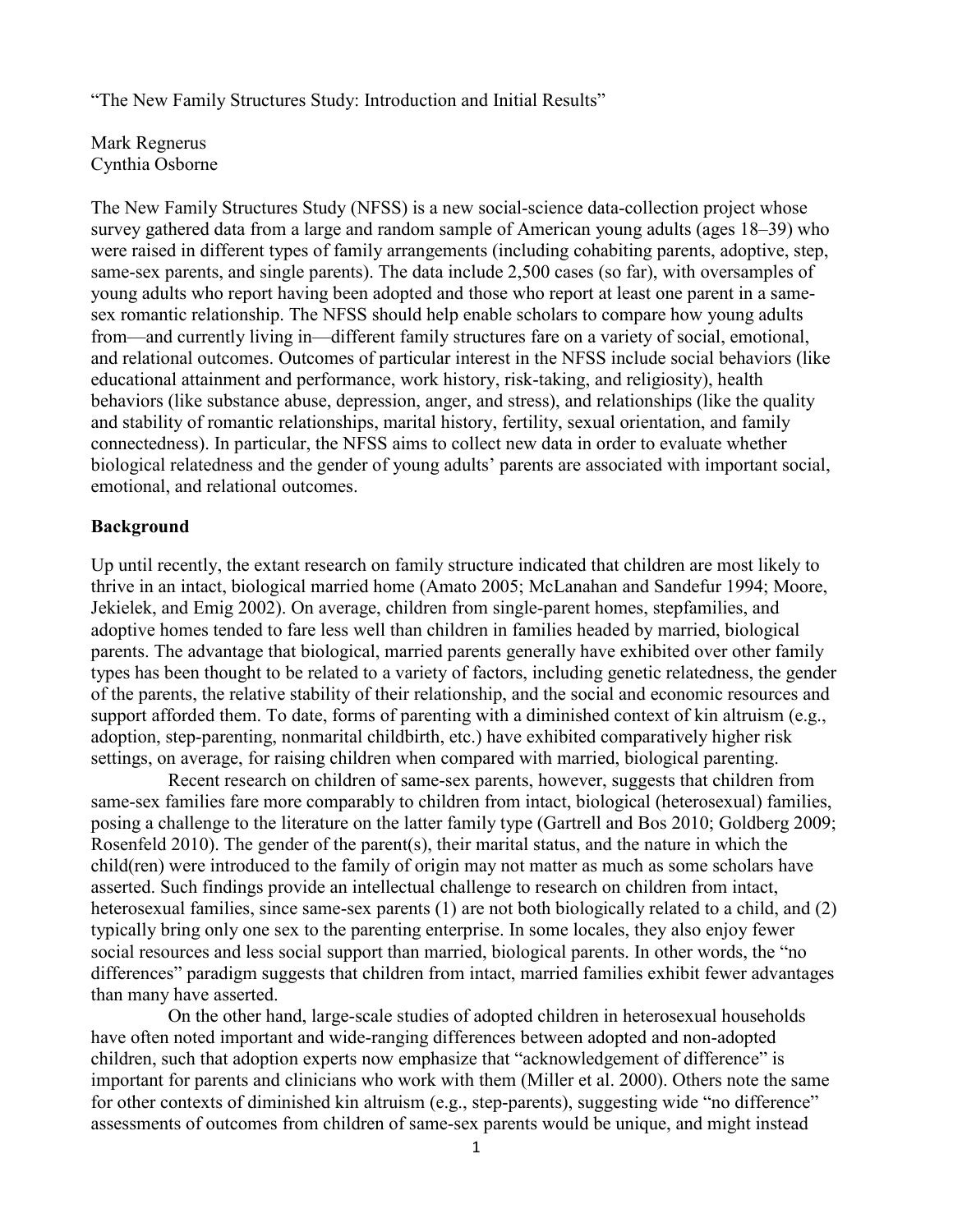result from sampling strategies, sample sizes, or particular outcomes of study. It is also possible that any distinctions from alternative family structures may manifest themselves at different times, including later in adolescence or young adulthood. Since most studies of children of same-sex parents have focused on younger children, these may overlook longer-term impacts of different family structures on adolescents and young adults, making studies of lagged effects particularly timely and important. All of the above concerns, nevertheless, are empirical questions that can be addressed.

While numerous studies of same-sex parenting have had much to offer and are illuminating, a variety of methodological concerns continue to hamper many comparative studies of parenting. As Rosenfeld (2010) notes, selectivity effects are often pronounced. For example, contemporary same-sex couples don't experience unintended pregnancies. Instead, they adopt, pursue donor insemination, or surrogate parenting. Same-sex parents who elect to become parents through donor insemination are unusual for their elevated socioeconomic status, given the expensive costs often incurred. In his study of Census data, Rosenfeld (2010) also noted that samesex couples are more apt to be working-class and nonwhite than studies based on snowball samples have implied.

Longitudinal studies— like the National Longitudinal Lesbian Family Study (NLLFS) have considerable value. Indeed, developmental studies are ideal here, tracking children of samesex parents from birth, adoption, or relatively early in childhood over time. Yet these too can suffer from sampling concerns; in the NLLFS only 78 adolescents—93 percent of whom are white—are used to compare outcomes with a sample of heterosexual parents that is considerably more diverse in race/ethnicity, region of residence, etc. (Gartrell and Bos 2010). Indeed, many studies of samesex parents suffer from small and/or nonrandom samples, problems which can serve to undermine confidence in their conclusions (e.g., Bos et al. 2007, Brewaeys et al. 1997, Chan et al. 1998, Fulcher et al. 2008, Gartrell et al. 2005, Golombok et al. 1997, MacCallum and Golombok 2004, Wainwright and Patterson 2006, 2008). Seldom if ever have comparisons been made using large and/or random samples of same-sex parents. This is one goal the NFSS seeks to accomplish.

There have been encouraging signs of progress, however, in generating large and/or random samples for comparison. Rosenfeld's (2010) novel use of U.S. Census data provides a study of one outcome—adequate progress in schools—employing a large sample of children from samesex households. He, too, notes no significant differences among most types of families, once family SES is controlled.

## **Research Design**

The New Family Structure Study fielded a survey to a total of approximately 2,500 persons (as of Sept 20, 2011) from a variety of types of family structure backgrounds (e.g., adoptive, intact, twoparent households, stepfamilies, same-sex, etc.). All data collection for the NFSS was conducted by Knowledge Networks (KN), a leading public policy, non-profit and academic research firm based in Palo Alto, California. They were contracted for their sampling capacities, reputation, and survey administration skills. Knowledge Networks is a nonpartisan research organization with a strong and widely acknowledged commitment to scientific integrity.

In Phase 1, which commenced in July 2011, all of Knowledge Networks' KnowledgePanel<sup>®</sup> members between the ages of 18-39 were screened with a brief set of questions about their family background, with particular attention paid to KnowledgePanel® members who were either adopted, who reported a parent had a romantic relationship with someone of the same sex, or who said a parent cohabited with a member of the opposite sex. Every Panel member who identified as such was asked to complete the long interview. A sample of over 1,500 other Panel members were also given the long interview.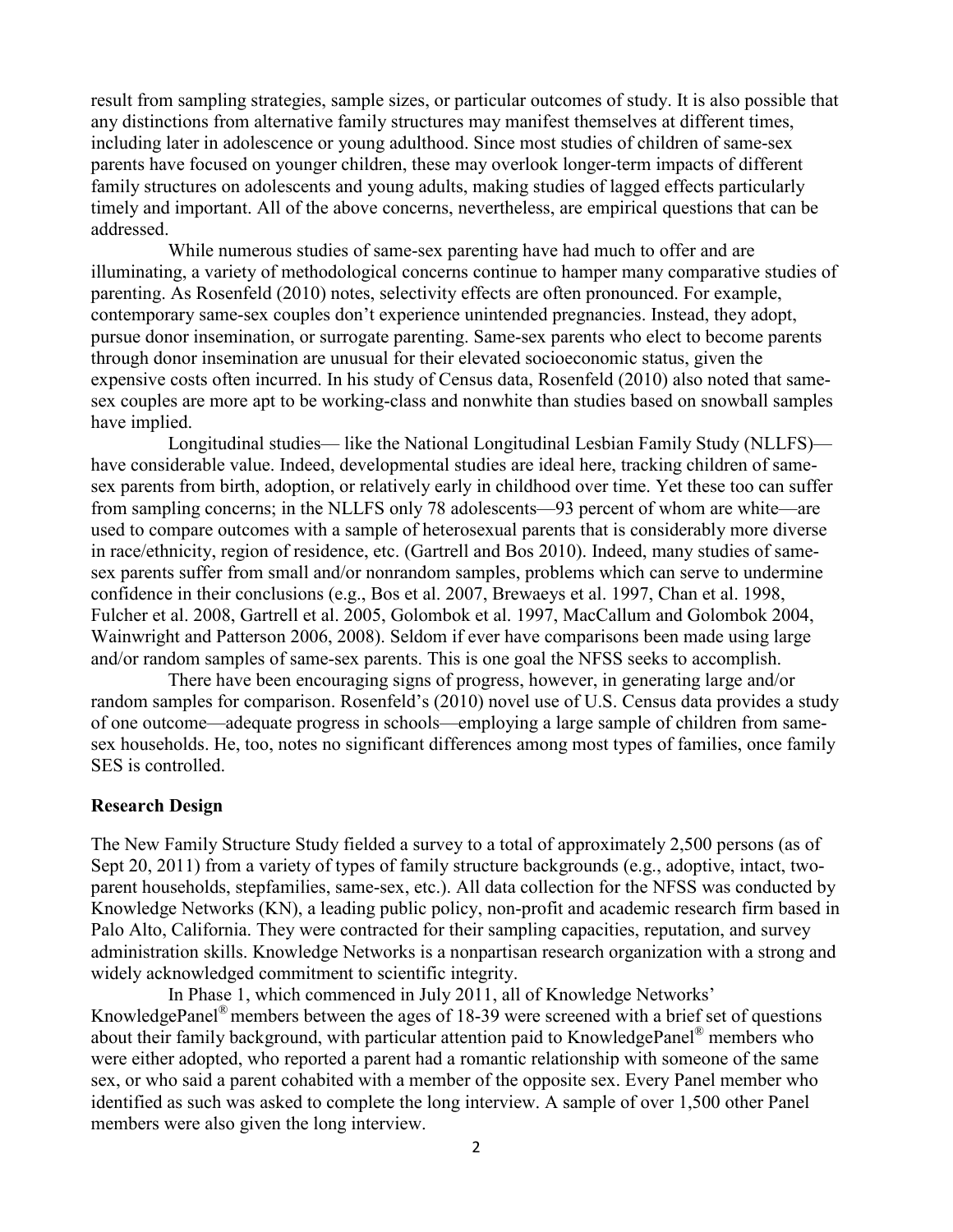Phase 2 consisted of an address-based sampling approach (ABS), which began in August 2011. The ABS sample consisted of a straight random sample of US households from the U.S. Postal Service's Delivery Sequence File excluding vacant and seasonal addresses. ABS sampling methodology is an emerging standard for conducting scientific surveys of the population, as an alternative to Random Digit Dialing (RDD) telephone methodology. The random sample of residential addresses received invitation letters and followup postcards. Additionally, there was a telephone followup to households that could be matched to phone numbers (approximately 65 percent) to encourage cooperation in the screening process. Approximately 25,000 households were contacted using this method in Phase 1. (Response rates were unavailable as of September 20, 2011.) For the ABS samples, the study required the respondent to visit a study website set up for this survey project, and access the online survey by key entering a PIN provided by Knowledge Networks to the respondent. The PIN is unique to each sample unit. Only those ABS respondents who identify on the online survey screener that they were adopted or who reported a parent had a romantic relationship with someone of the same sex—a total of under four percent of all respondents in the KnowledgePanel®—were actually invited to complete the entire interview. The second part of Phase 2 of the NFSS was an expanded version of this ABS sampling method, in order to further boost the random number of respondents who spent time growing up in adoptive and/or same-sex households. During this phase, approximately 100,000 households were randomly contacted and asked to complete the online survey screener. The exact number of households contacted was determined by the success rate of the initial ABS effort of contacting 25,000 households.

The NFSS is, of course, not a developmental study involving numerous waves. The young adult children from whom data are collected are likely to be among the "first generation" of those raised (in part, at least) by gay or lesbian parents. It is very possible that the dynamics that shaped their family experiences—typically the dissolution of a heterosexual union—may be different from those that shape the children of GLBTQ parents today. Given their age, claims about the effects of family structure must be weighed alongside the variety of other dynamics that affect young adults over time. In other words, the NFSS project is aware that it's not a longitudinal study following children into adulthood.

## **Outcomes of Interest**

The NFSS seeks to evaluate a diverse set of outcomes during young adulthood, including the following types:

- Social: educational attainment and performance, work history and idleness in young adulthood, delinquency and criminal activity, past and present experience of stigma and bullying, risk-taking, patterns of civic and community engagement, and religion and religiosity.
- Emotional and physical health: depression, self-esteem, loneliness, optimism/pessimism, anger, response to stress, self-reported physical health, medication use, eating habits, alcohol and drug usage habits, and sexually transmitted infection history.
- Relational: self-reported stability of family of origin, number of current close confidants, diversity of friendships, strength of family and kinship ties, the quality and stability of one's own romantic/marital relationships, the quality of relationships between young adults and their parents, timing of first sex, lifetime number of sexual partners, sexual risk-taking,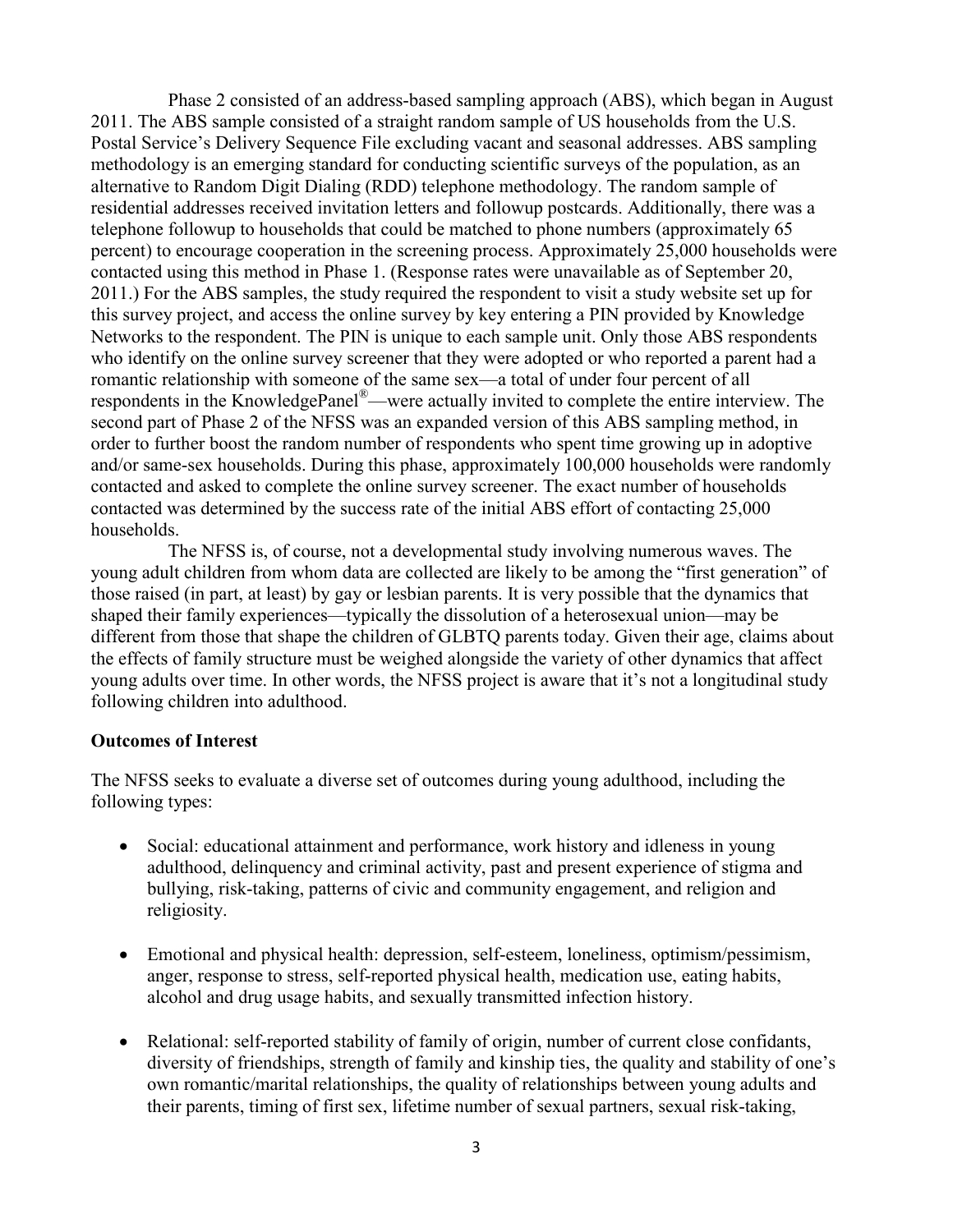sexual orientation (including same-sex ideation, attraction, and behavior), fertility, expectations about enduring relationships, and marital history.

A copy of the survey instrument will be made available online prior to the PAA annual meeting. The PAA presentation will highlight the NFSS research design and strategy and introductory findings.

## *References*

- Amato, P. 2005. The impact of family formation change on the cognitive, social, and emotional well-being of the next generation. *The Future of Children* 15 (2):75–76.
- Bos, H. M. W., F. van Balen, and D. C. can den Boom. 2007. Child adjustment and parenting in planned lesbian-parent families. *American Journal of Orthopsychiatry* 77:38–48.
- Biblarz, T., and J. Stacey. 2010. How does the gender of parents matter? *Journal of Marriage and Family* 72 (1):3–22.
- Brewaeys, A., I. Ponjaert, E. V. Van Hall, and S. Golombok. 1997. Donor insemination: Child development and family functioning in lesbian mother families. *Human Reproduction* 12:1349– 59.
- Chan, R. W., R. C. Brooks, B. Raboy, and C. Patterson. 1998. Division of labor among lesbian and heterosexual parents: Associations with children's adjustment. *Journal of Family Psychology*  12:402–19.
- Fulcher, M., E. L. Sutfin, and C. J. Patterson. 2008. Individual differences in gender development: Associations with parental sexual orientation, attitudes, and division of labor. *Sex Roles* 58: 330– 41.
- Gartrell, N., and H. Bos. 2010. U.S. National longitudinal lesbian family study: Psychological adjustment of 17-year-old adolescents. *Pediatrics* 126:28–36.
- Gartrell, N., A. Deck, C. Rodas, H. Peyser, and A. Banks. 2005. The National Lesbian Family Study, 4. Interviews with the 10-year-old children. *American Journal of Orthopsychiatry*  75:518–24.
- Goldberg, A. 2009. *Lesbian and Gay Parents and their Children: Research on the Family Life Cycle*. Washington, DC: APA Books.
- Golombok, S., F. Tasker, and C. Murray. 1997. Children raised in fatherless families from infancy: Family relationships and the socio-emotional development of children of lesbian and single heterosexual mothers. *Journal of Child Psychology and Psychiatry* 38:783–91.
- MacCallum, F., and S. Golombok. 2004. Children raised in fatherless families from infancy: A follow-up of children of lesbian and single heterosexual mothers at early adolescence. *Journal of Psychology and Psychiatry* 45:1407–19.
- McLanahan, S., and G. Sandefur. 1994. *Growing up with a single parent: What hurts, what helps*. Cambridge: Harvard University Press.
- Miller, B. C., X. Fan, M. Christensen, H. Grotevant, and M. van Dulmen. 2000. "Comparisons of adopted and non-adopted adolescents in a large, nationally representative sample. *Child Development* 71:1458–73.
- Moore, K. A., S. M. Jekielek, and C. Emig. 2002. *Marriage from a child's perspective: How does family structure affect children, and what can we do about it?* Child Trends Research Brief. Washington, D.C.: Child Trends.
- Rosenfeld, M. J. 2010. Nontraditional families and childhood progress through school. *Demography* 47:755–75.
- Wainright, J. L. and C. J. Patterson. 2006. Delinquency, victimization, and substance use among adolescents with female same-sex parents. *Journal of Family Psychology* 20:526–30.